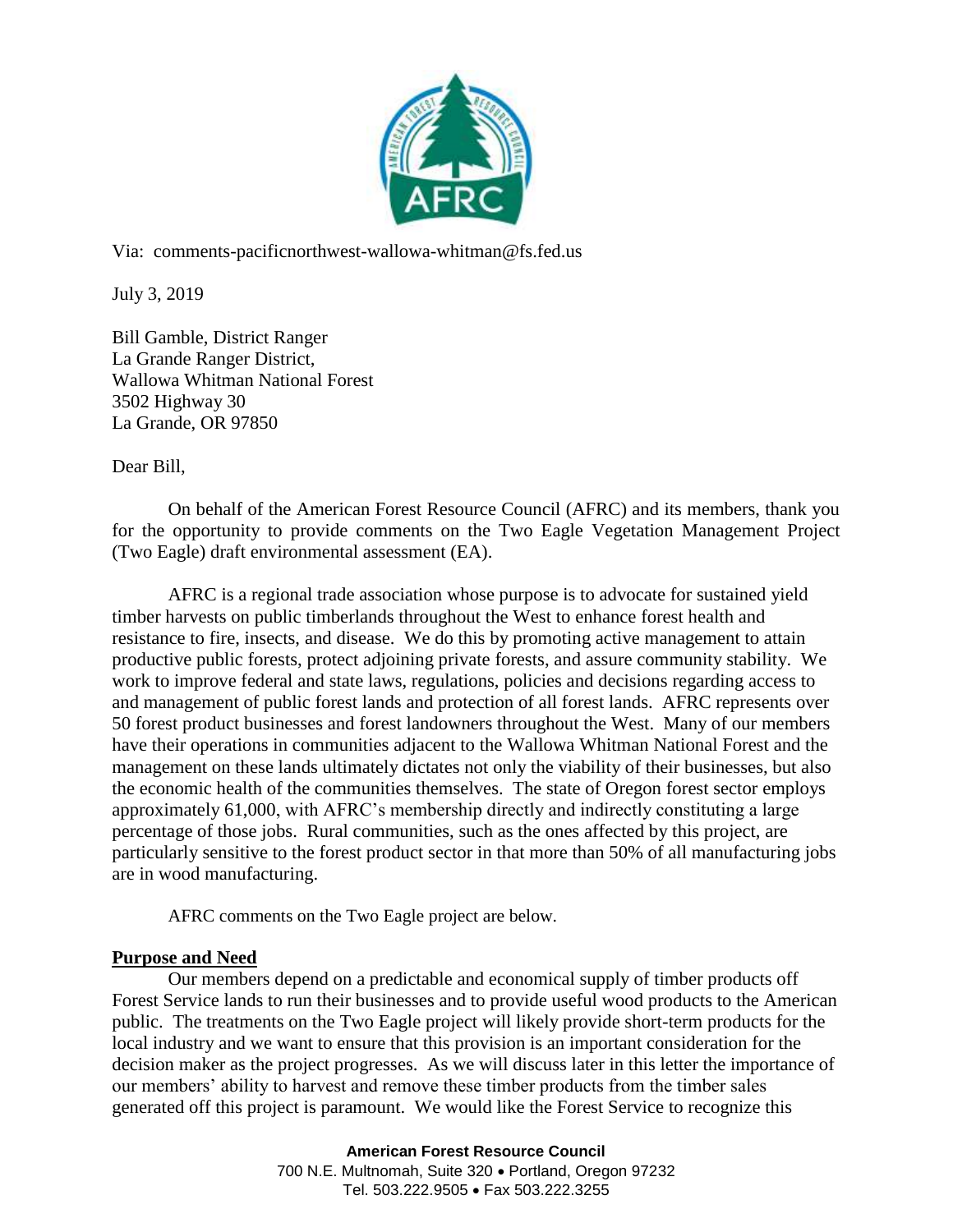importance by adding a statement to the purpose and need in Two Eagle to clearly articulate the importance of **contributing to economic viability and support to the local infrastructure.**  Focused projects, such as Two Eagle, still rely on a viable forest products infrastructure to help pay for projects and to remove some of the millions of tons of material that are generated by these projects. AFRC fully recognizes that the "purpose" of the Two Eagle project is focused on enhancing winter recreation opportunities at the Ski Bluewood recreation area. However, this enhancement will require the efforts of the forest products industry and there is an urgent "need" to keep that industry in business.

Supporting and retaining local industry and providing useful raw materials to maintain a robust manufacturing sector should be a principal objective to any project proposed on Forest Service land. The consideration of active management on every acre of appropriate land, regardless of its land allocation, is important to our membership as each year's timber sale program is a function of the treatment of aggregate forested stands across the landscape.

### **Forest Plan Amendments**

AFRC supports project specific forest plan amendments as appropriate including treatments in aspen clones, riparian reserves, Late and Old Structure (LOS) stands and removal of trees greater than 21 inches at DBH regardless of species. Alternative D on Two Eagle would allow for removal of white fir trees up to 30 inches at dbh. Alternative D, while still revenue negative for the project as a whole, has the least monetary shortfall making it the most realistic of the alternatives for selling the project and achieving the purpose of the project.

### **Economics and Operating Restrictions**

The timber products provided by the Forest Service are crucial to the health of our membership and local economy. Without the raw material sold by the Forest Service, these mills would be unable to produce the amount of wood products that the citizens of this country demand. Without this material, our members would also be unable to run their mills at capacities that keep their employees working, which is crucial to the health of the communities that they operate in. These benefits can only be realized if the Forest Service sells their timber products through sales that are economically viable. This viability is tied to both the volume and type of timber products sold and the manner in which these products are permitted to be delivered from the forest to the mills. There are many ways to design a timber sale that allows a purchaser the ability to deliver logs to their mill in an efficient manner while also adhering to the necessary practices that are designed to protect the environmental resources present on Forest Service forestland. To be clear, we are advocating that you consider the economic viability of the project and make sure that it is designed in a way that makes sense for the market. This is not the same thing as maximizing economic value of the project.

One of the primary issues affecting the ability of our members to feasibly deliver logs to their mills are firm operating restrictions. As stated above, we understand that the Forest Service must take necessary precautions to manage their resources; however, we believe that in many cases there are conditions that exist on the ground that are not in step with many of the restrictions described in Forest Service EAs, EISs, and contracts (i.e. dry conditions during wet season, wet conditions during dry season). We urge the Umatilla to shift methods for protecting resources from that of firm prescriptive restrictions that are described in the EA to one that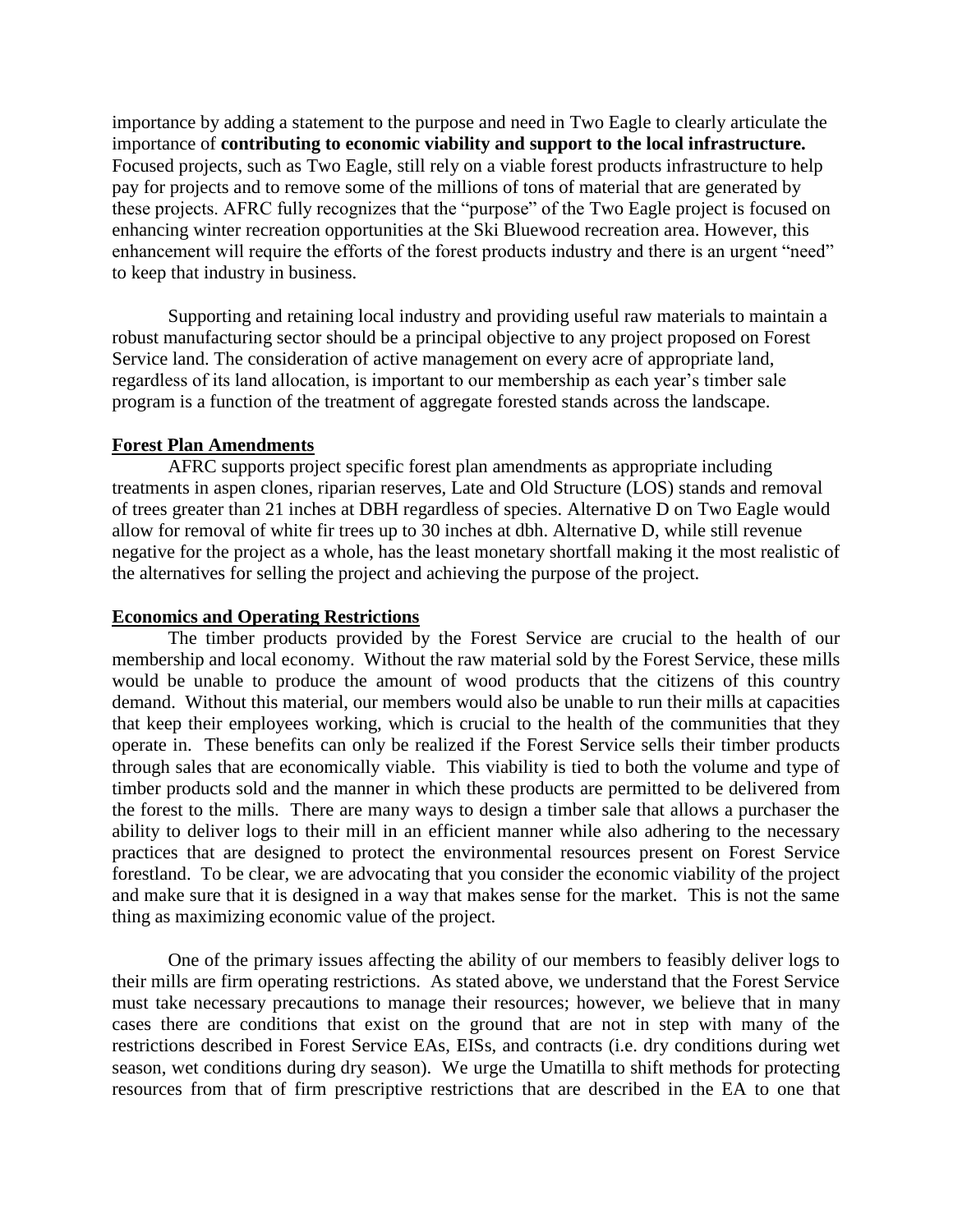focuses on descriptive end-results. There are a number of operators that work in the Umatilla market area with a variety of skills and equipment and a wealth of operational knowledge.

AFRC *strongly recommends* that the extremely specific detail on both logging systems and logging process and implementation be removed from the Two Eagle EA. Developing an EA and contract that firmly describes how any given unit shall be logged may inherently limit the abilities of operators and the level of specificity in the Two Eagle EA including logging systems, skyline road layout, landing size has a very real potential to create a project that is not only revenue negative but will not sell. The Boise National Forest recently offered the Bogus Basin Ski area project no bids were received due to the specificity and requirements for operations. It is absolutely critical that all units that contain skyline yarding be identified as "skyline/tractor" in contracts and be analyzed for both skyline and ground-based logging during the environmental analysis to provide maximum flexibility during implementation. This flexibility allows our members to work with Forest Service personnel to achieve the best environmental results on the ground and will maximize the returns to the agency for timber removed. Has industry been contacted for input on potential logging systems and logging logistics for the Two Eagle project?

AFRC recommends that the Two Eagle EA analyze for pre-bunching logs to skyline corridors to help with the negative economics on the project. The EA should provide the objectives and on the ground results required from the implemented project. Perhaps a contract vehicle such as an integrated resource service contract, or an integrated resource timber contract (if the value of the material removed appears to be greater than the work required) should be considered. By utilizing these types of tools the Forest Service will have the opportunity to select the proposal that best meets all the criteria that are critical to the success of the project.

Please remove Section 2.6 Design Elements and Mitigation Measures (page 9) and place it in the appendices. This level of detail, some of which are standard best management practices, does not belong in the body of the EA. NEPA is a procedural statute. It requires only that environmental consequences of an action be analyzed and disclosed.

# **Riparian Area Treatment**

AFRC urges the Forest Service to consider proactive management in riparian reserves/riparian conservation areas. Typically, the overstocked and uniform stand characteristics that exist in the uplands also exist in the riparian areas. It has been well documented that thinning in riparian areas accelerates the stand's trajectory to produce large conifer trees and has minimal effect on stream temperature with adequate buffers. Removal of small diameter suppressed trees has an insignificant short-term effect on down wood, and ultimately a positive effect on long-term creation of large down woody debris and large in stream wood, which is what provides the real benefit to wildlife and stream health. We encourage the Forest Service to focus their riparian reserve treatments on a variety of native habitats. Utilization of gap cuts to promote early seral habitat in the reserves, treatments to diversify all areas of the reserve, and prescriptions that account for the full range of objectives that INFISH mandates should be considered.

# **Roads**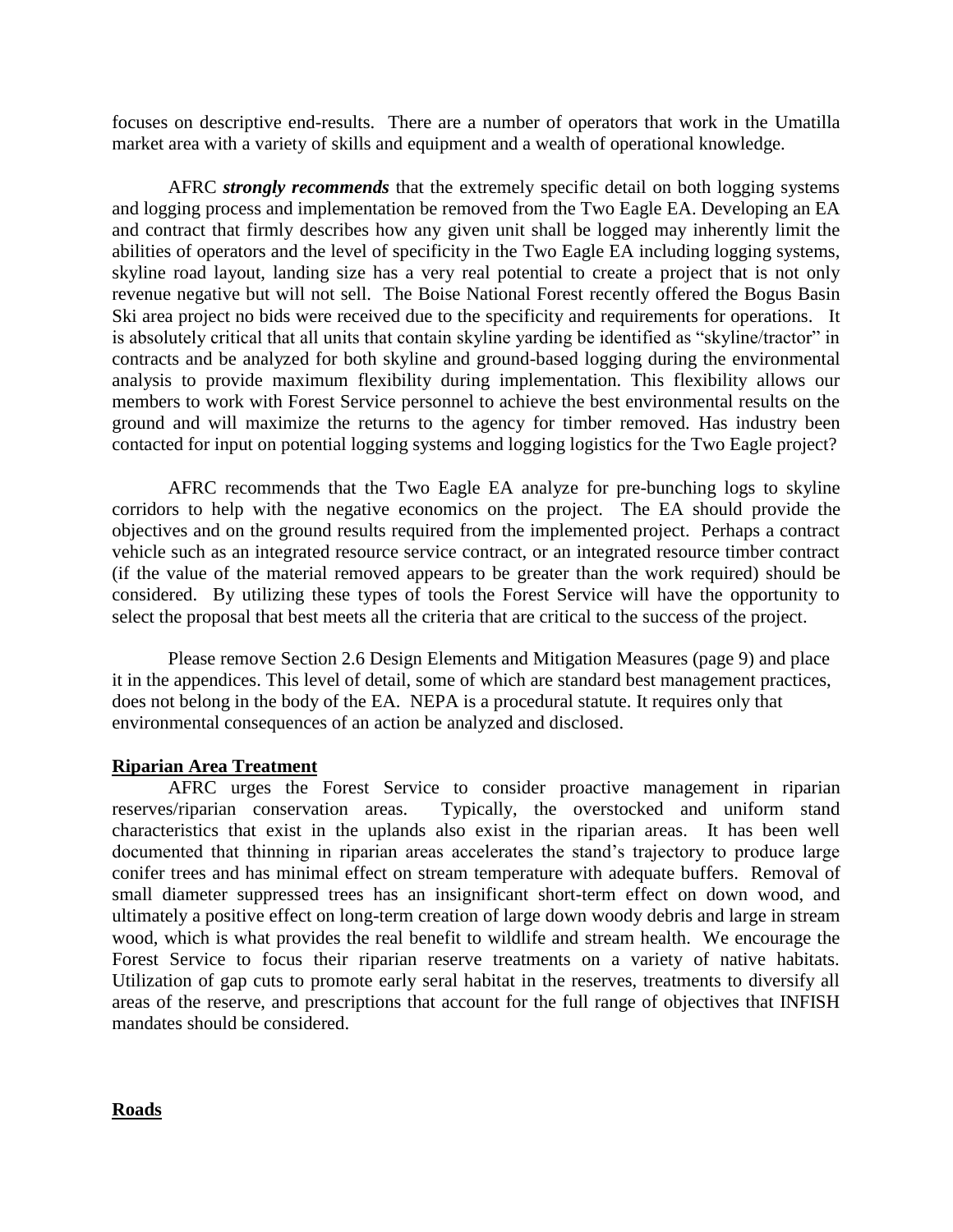Constructing forest roads is essential if active management is desired. Proper road design and layout should pose little to no negative impacts on water quality or slope stability. Consistent and steady operation time throughout the year is important for our members not only to supply a steady source of timber for their mills, but also to keep their employees working. These two values are intangible and hard to quantify as dollar figures in a graph or table, but they are important factors to consider. The ability to yard and haul timber in the winter months will often make the difference between a sale selling and not.

AFRC urges the Forest Service to utilize existing road beds and closed roads for temporary road construction required to access the Two Eagle Project area whenever possible. Generally, we do not support permanently decommissioning roads and removing them from the system as these roads are often necessary for future access and management activities. Utilizing other methods to prohibit use of these roads, such as gates and barriers, is a much better use of limited dollars while providing flexibility for unknown future needs on the landscape.

## **Climate Change**

Carbon sequestration as it relates to climate change is a topic that often gets broadly analyzed in NEPA documents. The analysis that the Forest Service will likely be conducting through the ensuing environmental analysis will discuss forest health benefits, effects on carbon sequestration and storage potential and meeting the purpose and need all within the context of an economically viable timber sale. Two Eagle consists of a variety of treatments, including precommercial and commercial thinning, which may affect the treated stands ability to resist, respond, or be resilient to climate change in the project area. The direct, indirect, and cumulative effects of carbon sequestration and storage and its relationship to climate change in regard to this project must be viewed at much larger scales than the general project area because the scientific literature regarding these, only support analysis on larger scales. There is a large body of literature on management strategies that have the greatest carbon sequestration benefit. In general, actively managing the forest will produce a positive net increase in carbon sequestration thus a positive benefit to reducing anthropogenic effects on climate change (IPCC, 2007). AFRC urges you to analyze the type of treatments being proposed and determine through the literature how they will affect carbon sequestration potential through time.

### **Alternative Selected**

AFRC supports selection and implementation of Alternative D: Modified Proposed Action – Cutting of Large Trees. Page 8 of the EA provides the following summary of Alternative D: "This alternative allows cutting grand fir trees up to 30 inches DBH where appropriate to improve tree species composition and stand resiliency. It is expected that some grand fir trees of this size range would remain, and all grand fir trees over 30 inches DBH would remain. Trees over 30 inches would be retained for their wildlife habitat value and aesthetic value in the ski area and viewshed. In addition, all other tree species over 21 inches DBH would remain. Most likely, larger fir trees up to 30 inches DBH would be removed from within old forest multistory stands in the grand fir and spruce cover types (450 acres). These stands would remain old forest structure, but convert to old forest single story in a slightly different manner than in Alternatives A and B. This allows more flexibility in determining how to best thin each stand. Overall, Alternative D has the most skyline logging proposed and the least amount of helicopter logging and affects 20 fewer acres in the project area than Alternatives A and B Based